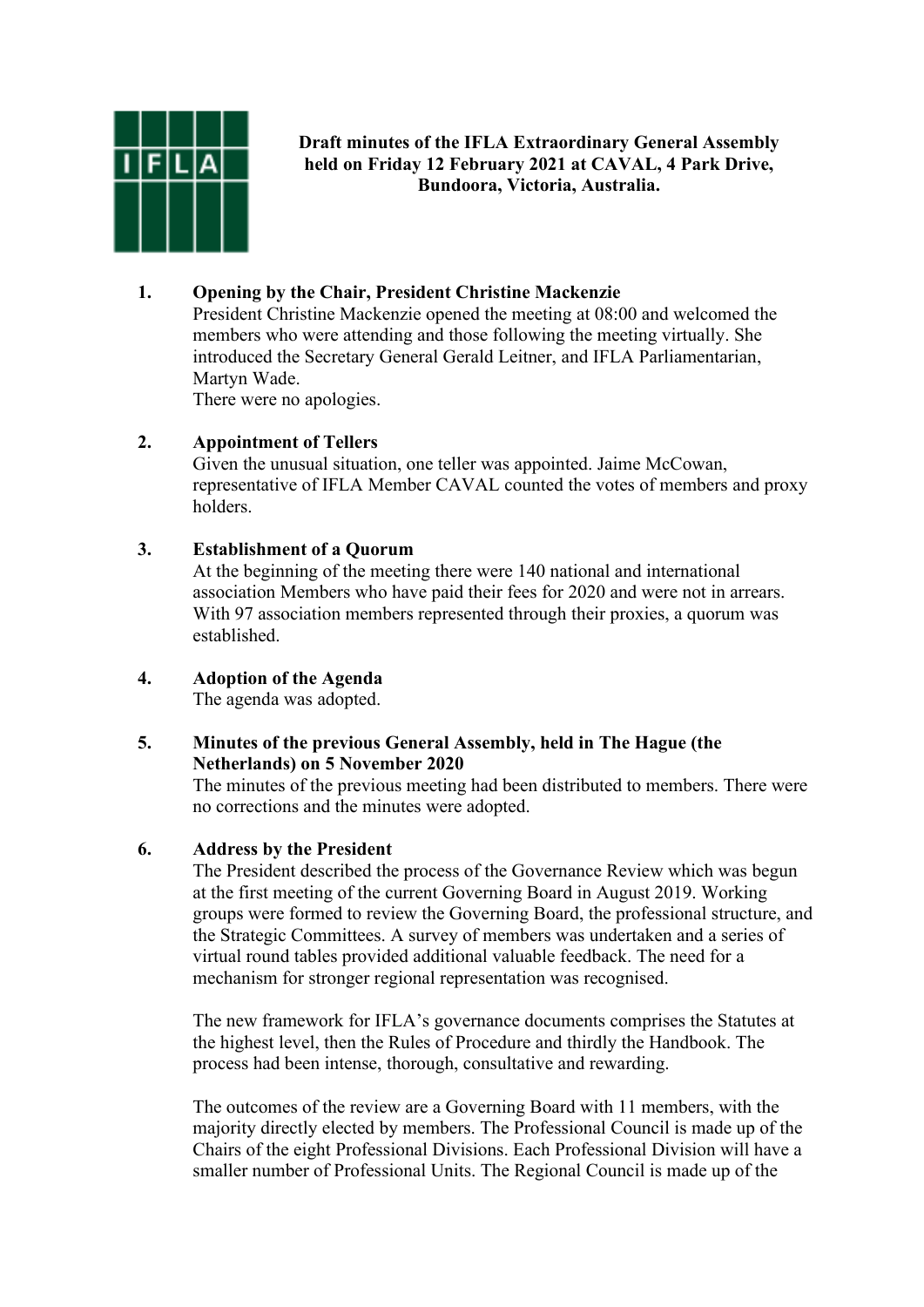Chairs of six Regional Divisions:, Asia and Oceania, Latin America and the Caribbean, Europe, North America, Middle East and North Africa, and Sub-Saharan Africa.

IFLA's global work will be supported by 4 advisory committees: Freedom of Access to Information and Freedom of Expression; Copyright and other Legal Matters; Standards; and Cultural Heritage.

The President noted that the deed with the new IFLA Statutes will be executed the day after the conclusion of the the August 2021 General Assembly. The new Rules of Procedure shall enter into force immediately subsequent to the entry into force of the new Statutes.

IFLA's lawyers advised that all elections and appointments as described in the new Statutes and Rules of Procedure should take place under the suspensive condition that the new IFLA Statutes and Rules will have entered into force.

The General Assembly in August 2021 will also take place under the current Statutes, i.e. with longer notice periods and no possibility for electronic voting.

In conclusion, the President thanked members of the Governing Board, IFLA staff and IFLA members and volunteers who contributed ideas, comments and critiques along the incredible journey to arrive at the new Governance Structure for IFLA and a more inclusive and participatory organisation for IFLA's members.

#### **7. Motions and Resolutions**

#### **7a. Motion to amend the IFLA Statutes**

Following the process outlined by the President and in line with the current Statutes, IFLA had provided members with the necessary documentation to consider the changes to the Statutes. A proposal for amendment of the Statutes shall be considered to be carried if a two-thirds majority of the votes cast are in favour of their adoption. The result of the vote was 1,525 in favour, 12 against and 58 abstentions.

The Members resolved in the affirmative:

**To amend the IFLA Statutes in accordance with the draft deed dated 9 November 2020, drawn up by Pels Rijcken & Droogleever Fortuijn N.V. in The Hague (the Netherlands). (The Dutch draft IFLA Statutes are at Annex 2; the unofficial English translation draft IFLA Statutes at Annex 3),**

#### **7b. Motion to execute the deed of amendment of the IFLA Statutes**

In order to formally adopt the Statutes, the deed of amendment of the Statutes must be lodged legally with the Dutch Chamber of Commerce and Commercial Register. This motion authorizes each member of IFLA's Governing Board and IFLA's legal advisors to lodge the documents. A proposal for amendment of the Statutes shall be considered to be carried if a two-thirds majority of the votes cast are in favour of their adoption. The result of the vote was 1,558 in favour, 0 against and 37 abstentions.